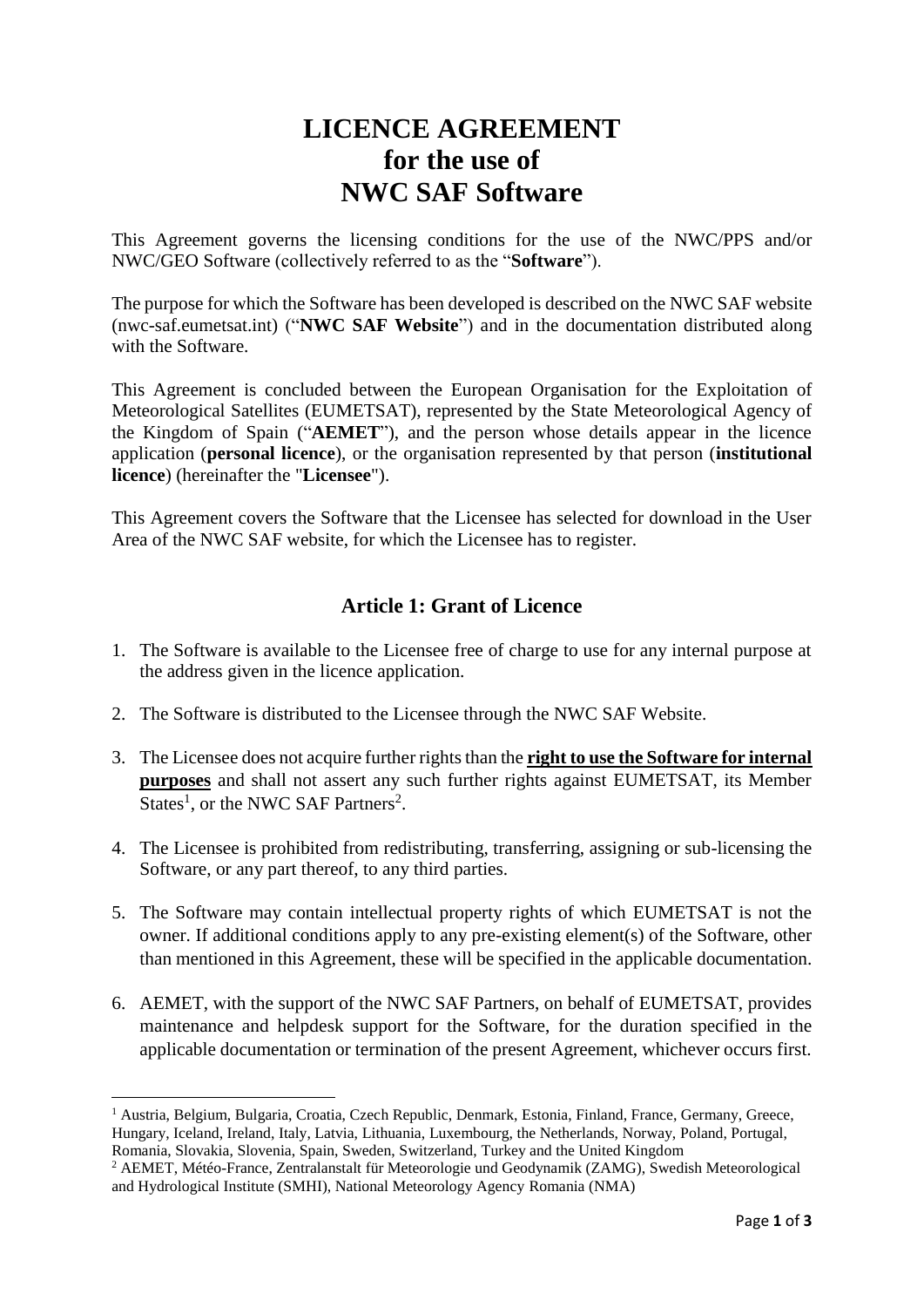#### **Article 2: Disclaimer of Warranties**

- 1. To the best of EUMETSAT's knowledge, the Software is not subject to any rights or claims of third parties, except for the pre-existing element(s) of the Software identified in the applicable documentation distributed along with the Software. EUMETSAT does not accept liability in this respect, nor for any consequences, whether direct or indirect, of any use of this Software by the Licensee.
- 2. EUMETSAT, its Member States, and the NWC SAF offer no warranty and are not liable for the continuity, availability, or quality or suitability for any purpose of the Software. They do not accept liability for any consequences, whether direct or indirect, of any use of the Software or for any results related to the use of the Software.

## **Article 3: Entry into force, Duration and Termination**

- 1. This Licence shall enter into force upon signature by both parties.
- 2. This Agreement remains in force until terminated by either EUMETSAT or the Licensee, giving at least 3 months' written notice (safnwchd@aemet.es).
- 3. Notwithstanding paragraph 2, any breach by the Licensee of any of its obligations under this Agreement entitles EUMETSAT to terminate this Licence without notice, and without prejudice to EUMETSAT's right to damages.
- 4. On termination of this Agreement, the Licensee shall certify to EUMETSAT that the Software and any copies thereof have been destroyed.

### **Article 4: Dispute Settlement**

- 1. Where a dispute arises regarding the interpretation or implementation of this Agreement, AEMET, on behalf of EUMETSAT, and the Licensee shall first attempt to settle amicably and in good faith.
- 2. If the Parties fail to resolve the dispute in accordance with paragraph 1, either Party may request to submit it to an arbitration tribunal.
	- i. The arbitration tribunal consists of three members. Each Party designates an arbitrator within two months after the date of receipt of the request for arbitration. A third arbitrator, designated jointly by the first two arbitrators within two months after the date of their nomination, shall act as chairman.
	- ii. If an arbitrator is not appointed within the defined period, that arbitrator will be nominated by the President of the International Chamber of Commerce.
- iii. The arbitration tribunal will have its seat in Darmstadt, Germany, and will determine its own rules of procedure.